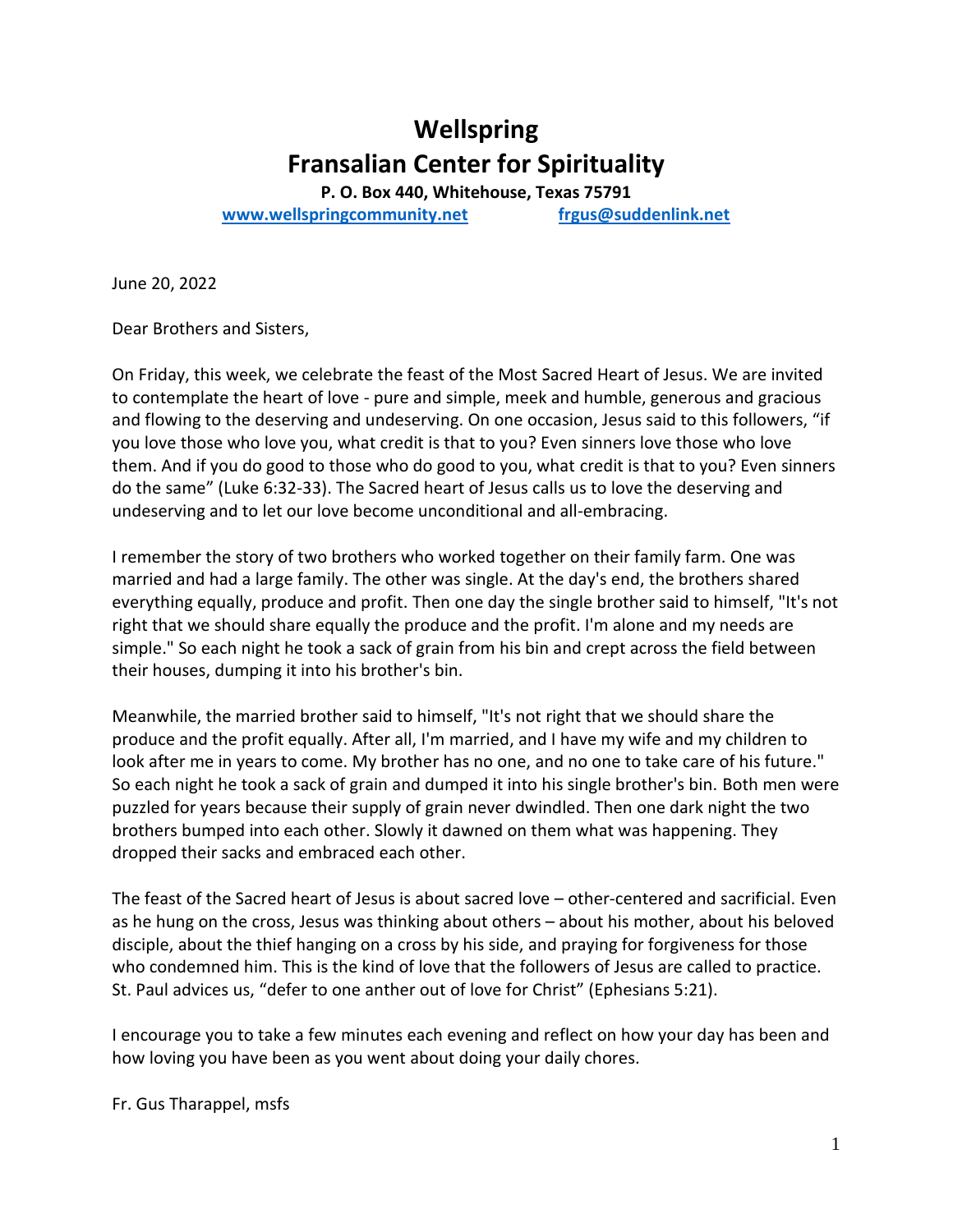# **Twelfth Week in Ordinary Time**

**June 20-25, 2022**

**Put on Christ!" in your life, and you will find a friend in whom you can always trust; "put on Christ" and you will see the wings of hope spreading and letting you journey with joy towards the future; "put on Christ" and your life will be full of his love; it will be a fruitful life. (Pope Francis)**

### **June 20 – Monday, Twelfth Week in Ordinary Time**

# **Simplify your life by getting rid of excess possessions and owning fewer material goods.**

### **2 Kings 17:5-8, 13-15, 18**

Kings and people had become unfaithful to Yahweh their God and his laws and followed rites and religious practices of other nations. Prophets had warned them to give up their ways and turned to Yahweh and they failed to listen. The king of Assyria occupied the whole land and deported the Israelites to Assyria, except the tribe of Judah.

#### **Be faithful to your religious practices. Listen to the prophetic voices around you.**

**Psalm 60 - God, you have raised for those who fear you a banner…**

#### **Mathew: 7:1-5**

Jesus reminded the disciples of the human tendency to pass judgments on the shortcomings of others. He taught them to be cautious and kind to others in their weakness since no one is free from weaknesses and limitations and shortcomings. He challenged them to be aware of their own weaknesses and correct them before they pass judgments on others.

The Rabbis laid it down: there are six great works that brought a man credit in this world and profit in the world to come: study, visiting the sick, hospitality, devotion in prayer, education of children in the law and thinking the best of other people.

**Kindliness in judgment is nothing less than a sacred duty. Misjudgment has cost too much to people and brought chaos to nations. Be compassionate in your judgments**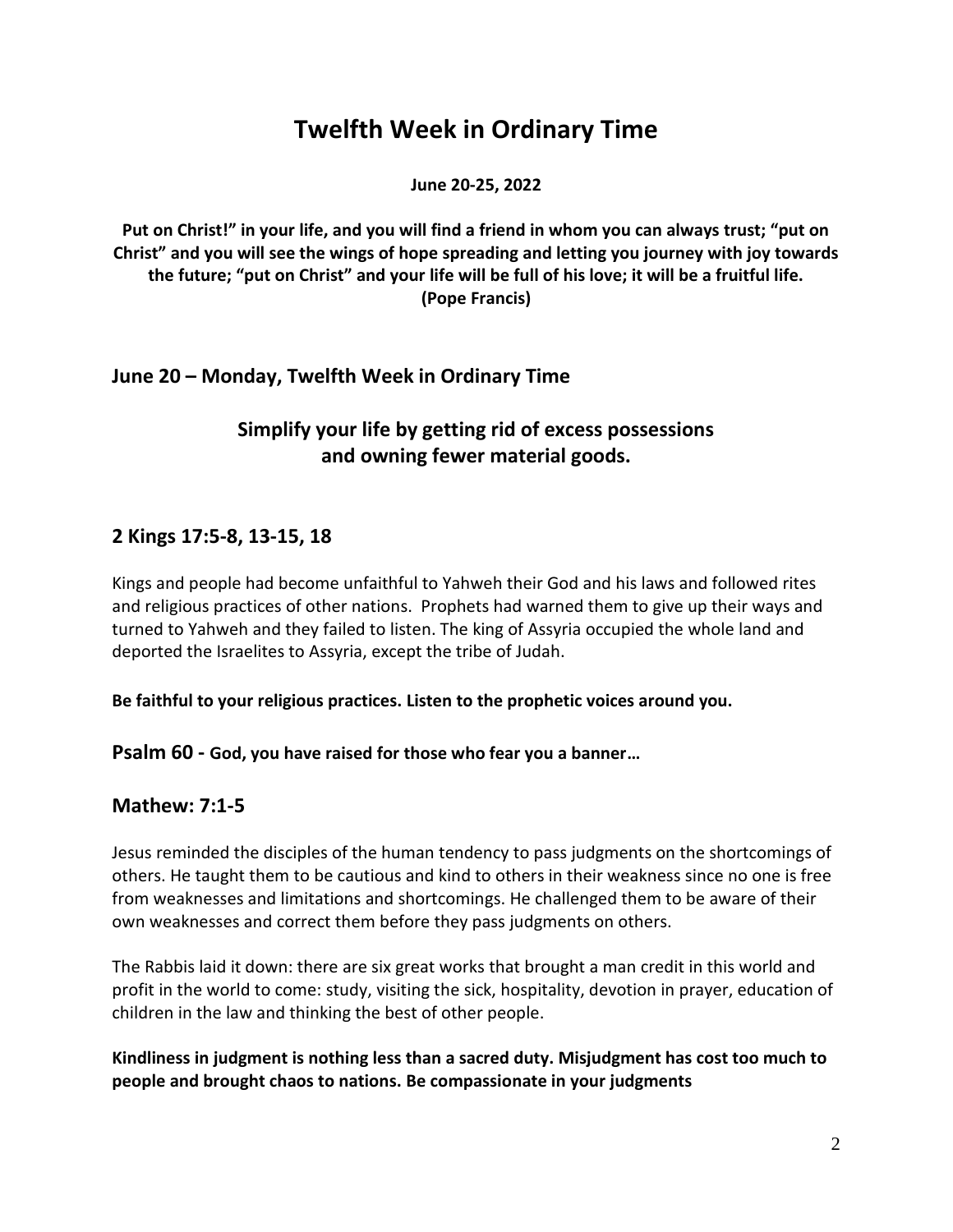**Think well of others! Speak well of others!**

**Be your best! Bring out the best from you and call forth the best from others.**

## **Saint of the Day, June 20 - St. Vincent Kaun and 27 other saints are remembered this day.**

Saint Vincent Kaun was born in Korea around the middle of the sixteenth century. In 1591, he was captured by Japanese soldiers and taken to Japan as a prisoner of war. While in Japan, Vincent learned about Christ and was converted to Christianity. He then decided to join the Jesuits and studied at the Jesuit seminary of Arima. He worked for three decades as a catechist in both Japan and China. Around this time, the Japanese emperor decided that he wanted to get rid of all the Christians in his country. In 1625, Saint Vincent Kaun was arrested and was burned alive in Nagasaki. He was beatified in 1867.

\*\*\*\*\*\*\*\*\*\*\*\*\*\*\*\*\*\*\*\*\*\*\*\*\*\*\*\*\*\*\*\*\*\*\*\*\*\*\*\*\*\*\*\*\*\*

#### **June 21 – Tuesday, Twelfth Week in Ordinary Time**

# **True simplicity is doing less of what matters least, and more of what matters most.**

#### **2 Kings 19:9-11, 14-21, 31-36**

The King of Assyria sent a letter challenging the faith of Hezekiah, the king of Judah. Hezekiah took the letter to the temple and spread it before the Lord and prayed that the Lord would deliver him and his people from the hands of the Assyrians. The Lord did extraordinary things which made the king of Assyria return home to Nineveh.

**Bring all your trouble to the Lord! Bring your messages, both good and bad, before the Lord and seek his blessings!**

**Psalm 48 - Great is the Lord and wholly to be praised…**

#### **Mathew 7:6, 12-14**

Verse 7:6 is difficult to understand. However, in this context, the meaning should be understood as a call to be cautious that the message of Jesus, the truth He proclaimed, is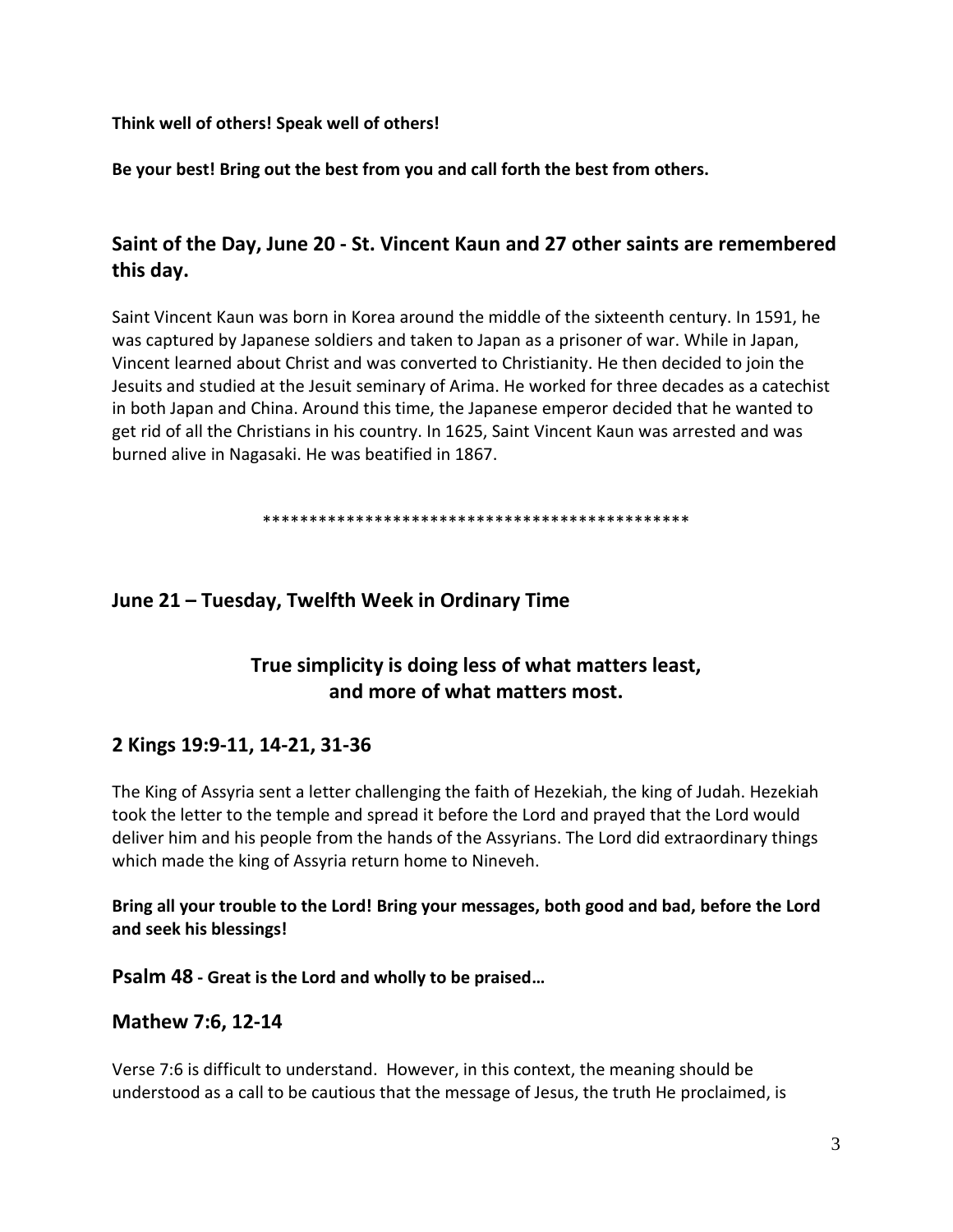preserved in its integrity; that the truth is not swallowed up by those who are not yet ready or prepared to understand or accept. The message has to be preserved and transmitted in its purity.

**This has great value even today. It calls us to be cautious, to be careful not to dilute or water down the message, to be aware that there are some who may not be ready, at this point in time, to accept and so be patient. Be careful not to dilute the message in order to win others over.**

7:12-14 - Treat others as you would want them to treat you. It is easy to be weak, selfish and full of revenge. The journey to eternal life is not that easy. It calls for sacrifice, self-control, discipline, travel through rough roads....

**Take the disciplined path that leads to lasting, enduring, eternal life.**

# **Saint of the day, June 21 - St. Aloysius Gonzaga and 17 other saints are remembered this day.**

Aloysius Gonzaga was born on March 9, 1568 in Castiglione delle Stiviere, Republic of Venice, Italy. He was sent to be a page in the Medici court in Florence when he was only eight years old. From about the age of seven he had an unusual sense of closeness to God. He became aware of a conflict in his early teens when he was sent to the royal court of Spain. It was a materialistic and immoral place. He needed self-discipline and courage to live as a Christian in these surroundings.

In 1584, Aloysius returned to Italy. He sensed that his society could not be reformed from within. The only way to survive was to get out completely. He decided to release all his property rights to his younger brother and to become a Jesuit. He knew the Jesuits would treat him like everyone else, not like royalty. Also, he would be expected to take a vow of poverty. In 1591, an epidemic hit Rome. Victims died in agony in the streets of the city. The priests of Aloysius's order opened a hospital. Aloysius, who was 23, volunteered to serve the sick. On his back he carried the dying into the hospital. He washed them, made their beds, and cheered them. Then he caught the disease himself. Three months later he died on June 21, 1591 and was canonized in 1726.

#### **\*\*\*\*\*\*\*\*\*\*\*\*\*\*\*\*\*\*\*\*\*\*\*\*\*\*\*\*\*\*\*\***

# **June 22 - Wednesday, Twelfth Week in Ordinary Time**

**A person is simple when he/she strives to be what he/she truly is and nothing more and nothing less.**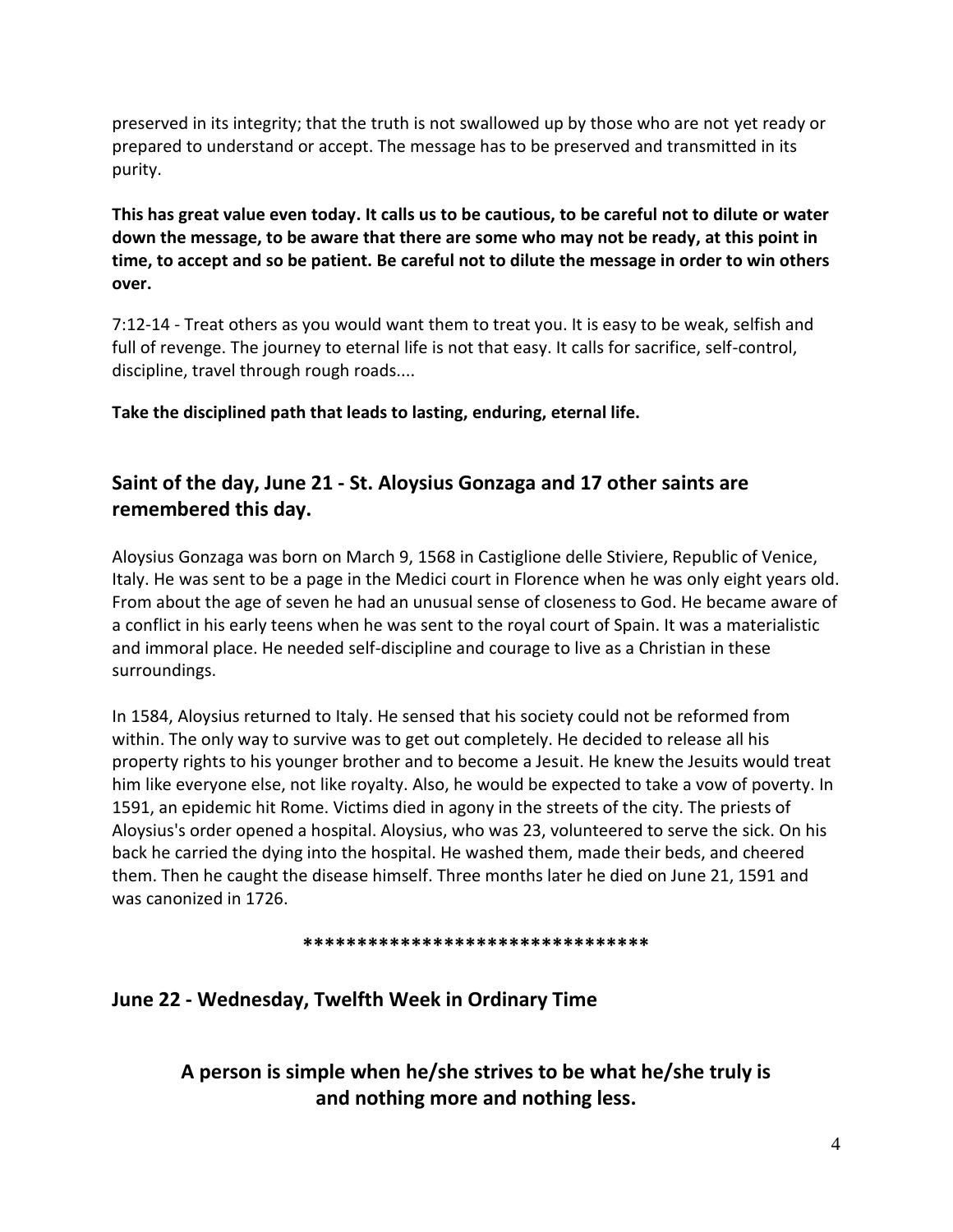### **2 Kings 22:8-13; 23:1-3**

King Josiah came to know of the discovery of the book of the law. When he realized that this book contained the law of the Lord which his ancestors had failed to obey, he tore his garments and gathered all the priests, the elders, the prophets and all the people and had the entire content of the book of the law read out to them. The king renewed the covenant and all the people participated.

#### **Take a moment! Renew your commitment to the Lord today!**

**Psalm 119 - Instruct me, O Lord, in the way of your statutes…**

#### **Mathew 7:15-20**

Honor the prophets who have abandoned themselves to God. But be watchful of those who have not! Jesus points out that good trees produce good fruit....good character gives witness to virtuous and noble lives.

**Your fruitfulness reflects your character. True character of a person is reflected in his actions.**

**Be watchful! Proclaiming (teaching, preaching) truth and values happens through your personality, your presence, your character and not your words. Fine words do not take the place of fine deeds.**

**May the Lord make you increase and abound in love for one another and for all. May he strengthen your hearts, making them blameless and holy before our God and Father…… (I Thessalonians 3:12-13)**

# **Saint of the day, June 22 - St. Thomas More and 19 other saints are remembered this day.**

Thomas More was born in London on February 7, 1478. He was the son of Sir John More, a successful lawyer and later a judge, and his wife Agnes. He was the second of six children. He was educated at St Anthony's School, then considered one of London's best schools. From 1490 to 1492, More served John Morton, the Archbishop of Canterbury and Lord Chancellor of England, as a household page.

More began his studies at Oxford in 1492, and received a classical education, becoming proficient in both Latin and Greek. He left Oxford after two years, at his father's insistence. to begin legal training in London.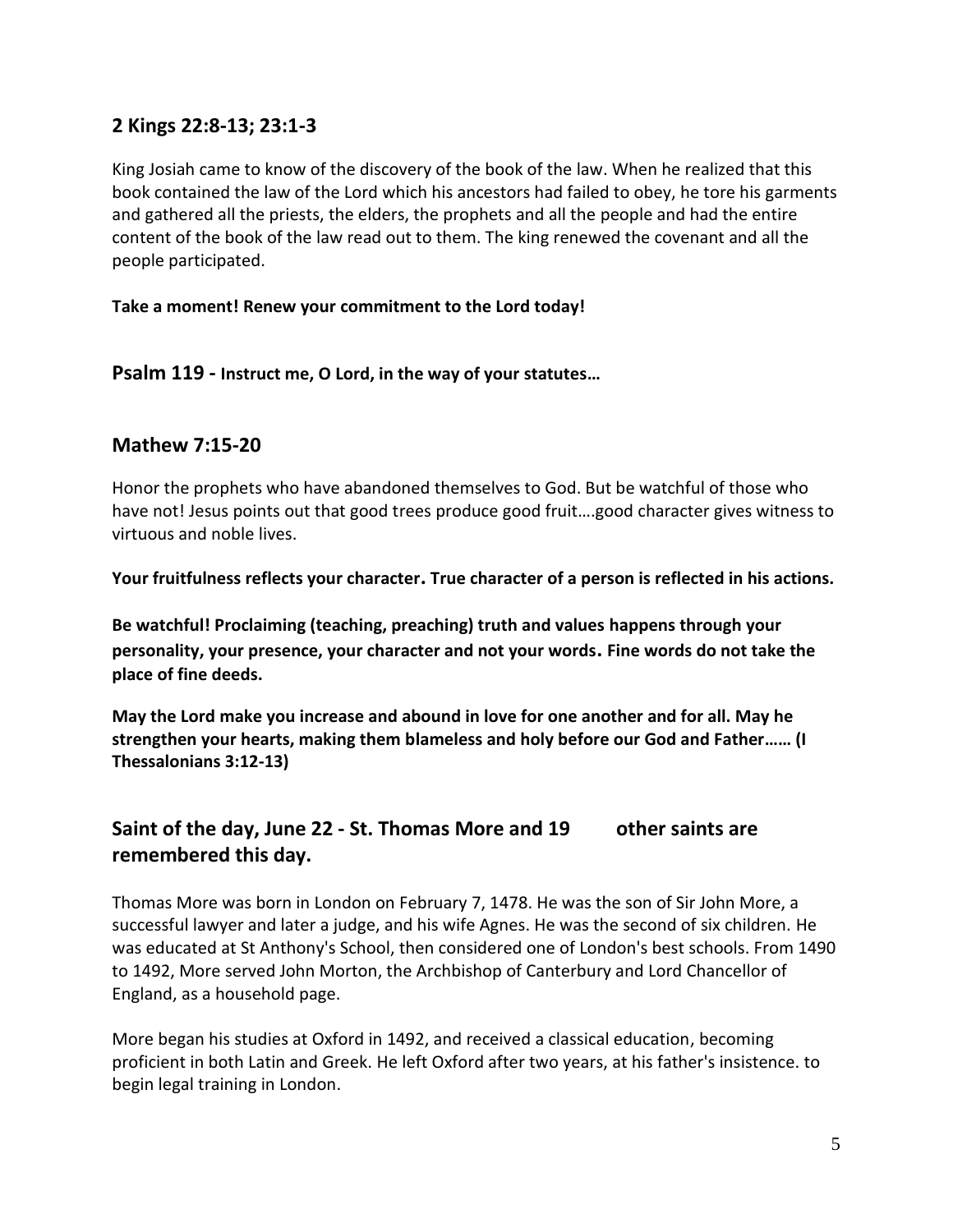More once seriously contemplated abandoning his legal career to become a monk. Between 1503 and 1504 he lived near the Carthusian monastery outside the walls of London and joined in the monks' spiritual exercises. Although he deeply admired their piety, More ultimately decided to remain a layman, standing for election to Parliament in 1504 and marrying the following year. He and his wife Jane had four children.

More help important position in Politics and government and was very successful as a writer and a lawyer. He became a member of Parliament, Head of the House of Commons, Treasurer and devoted confidant of England's King Henry VIII.

King Henry was Catholic, but his personal wants came first. He wanted a male heir and blamed Queen Catherine of Aragon, his wife of 18 years, for not producing one. He demanded an annulment, so he could marry another woman. Catherine refused. He argued before Thomas More that Scripture supported his view that his marriage was invalid because Catherine had been first married to his brother. Thomas tried to find validity in the king's position, but ultimately, he could not agree with him. More would not take the King's request for an annulment to the pope.

King Henry listened to Protestant advisors and severed his ties to the Roman Catholic Church. He appointed himself head of the Church of England and declared his marriage to Catherine invalid. Thomas More would not recognize the King as head of the Church of England, and he was imprisoned for a year in the Tower of London. False testimony convicted More of treason, and he was beheaded on July 6, 1535. He was canonized by Pope Pius XI on May 19, 1935

\*\*\*\*\*\*\*\*\*\*\*\*\*\*\*\*\*\*\*\*\*\*\*\*\*\*\*\*\*\*\*\*\*\*\*\*\*\*\*\*

## **June 23 - Thursday, Twelfth Week in Ordinary Time**

### **Without courage we can never attain to true simplicity. Cowardice keeps us 'double minded.'" (Thomas Merton)**

#### **Isaiah 49:1-6**

Isaiah encountered disappointments and began to feel that he had wasted his time and had worked for nothing. He came out of this experience with renewed faith in his calling. He also gained new insights about his vocation which gave him strength. He had an intense experience of being called by God even before his birth, "from his mother's womb", to be a "servant" and much more….to be a light to the nations……that salvation "may reach the ends of the earth".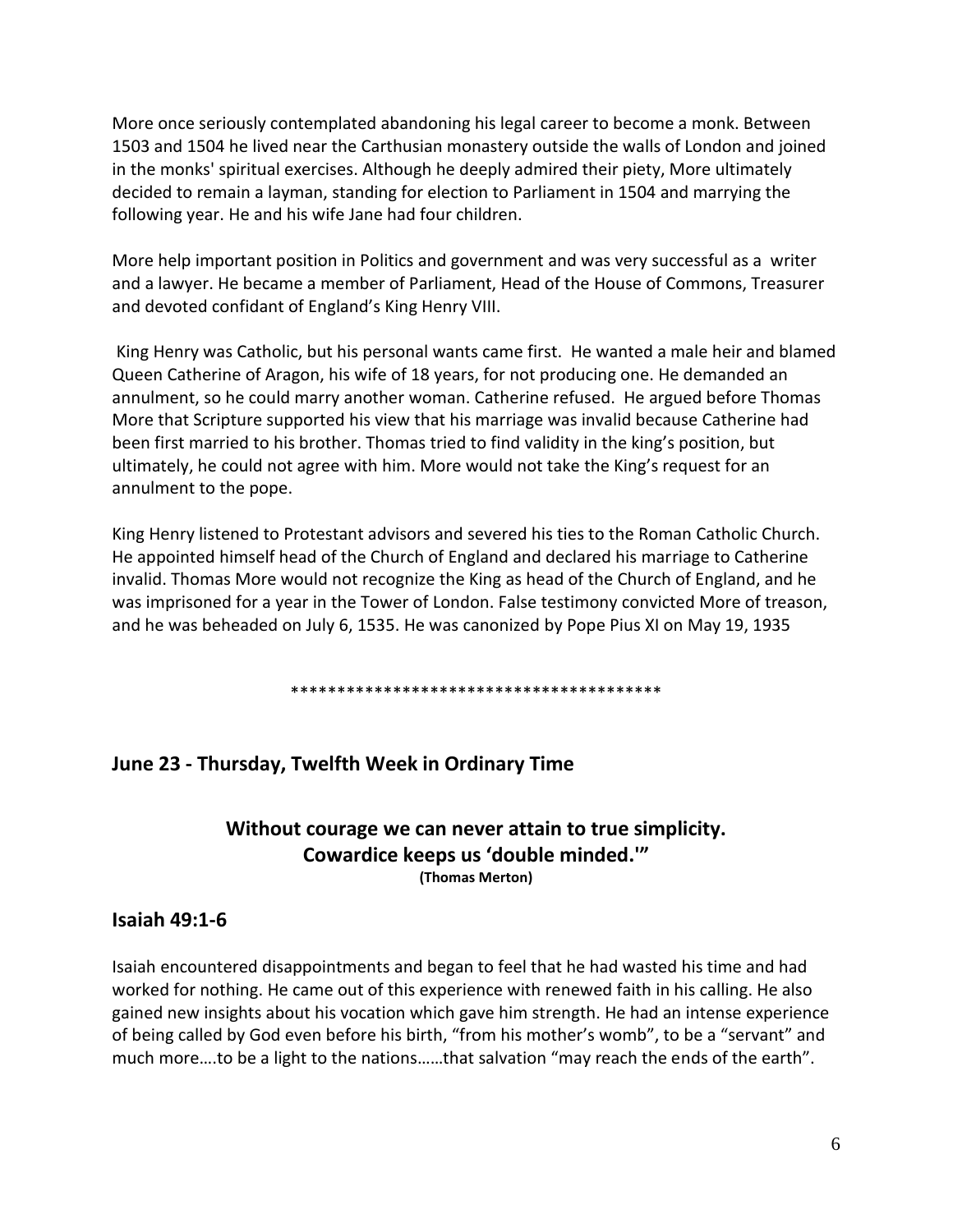#### **Psalm 139 - O Lord, you have probed me, you know me…**

### **Acts 13:22-26**

In this excerpt, Luke tells us that Paul saw John the Baptist as the herald of Jesus. John proclaimed a baptism of repentance to all the people of Israel and prepared the people for welcoming the messiah, the newborn king of Israel, the savior of the world.

#### **Luke 1:57-66; 80**

Zechariah and Elizabeth were facing the tragedy of their life while they continued to fulfill their religious and social obligations. Zechariah was in the temple, waiting on God and God spoke to him and promised fulfillment of his hearts longings….He was going to have son.

#### **God's voice comes to those who listen in faithfulness. Good news comes even when hope seems dead.**

In Palestine, the birth of a boy was an occasion of great joy. When the time of birth was near, friends and neighbors gathered near the house. When the birth was announced, musician broke into music and song and great rejoicing, if it was a boy - and went away sad if it was a girl. So, Elizabeth's house there was double rejoicing - she had a child in her old age and it was a boy.

On the eighth day, the boy was circumcised and named. Girl could be named any time within thirty days after birth. Names were descriptive. John is shorter name for "Jehohannan", meaning, "God's Gift" – the sign of parents' gratitude for unexpected joy.

**Even the neighbors wondered: "what will this child turn out to be!" Every child is a bundle of possibilities!**

**The coming of a child into a family is the greatest privilege because it is God's gift and the greatest responsibility because this gift carries unlimited potentialities that parents and educators must help actualize.**

**God has his own special name for you. He chose you before the foundation of the world, formed you in your mother's womb, knows and calls you by name right now.**

#### **Listen to him calling your name. Accept, Affirm and welcome the name He gives**

Zechariah had a great vision for his son. He thought of his son as a prophet - a forerunner, who would prepare the way of the Lord. He broke into a beautiful song: "Benedictus" as it is known throughout history. Sing and pray and meditate the "Benedictus" today.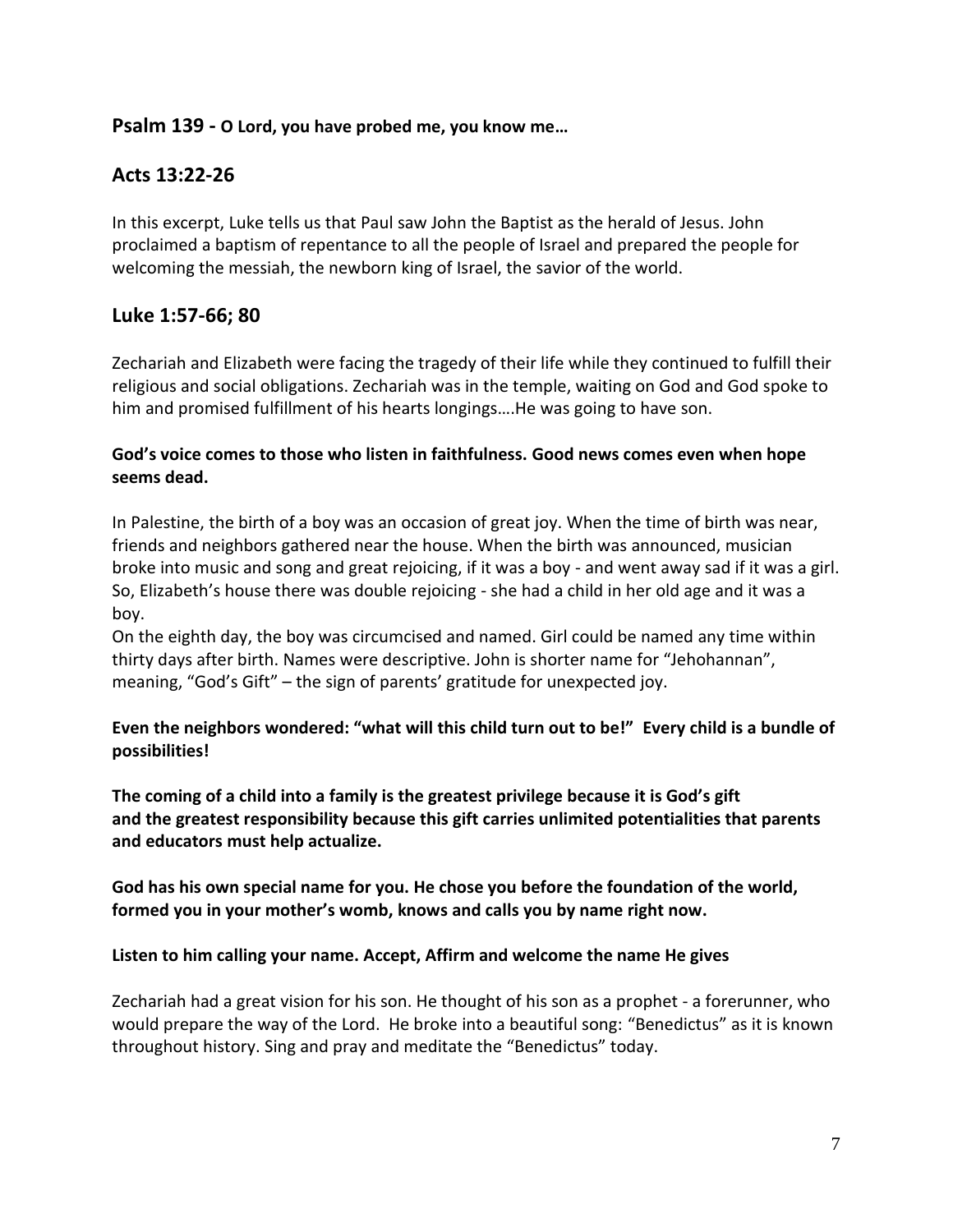# **Saint of the Day, June 23 - St. Joseph Cafasso and 21 other saints are remembered this day**

Joseph Cafasso was born at Castelnuovo d'Asti in Italy to peasant parents on January 15, 1811. He studied at the seminary at Turin and was ordained in 1833. He continued his theological studies at the seminary and university at Turin and then at the Institute of St. Francis, and despite a deformed spine, became a brilliant lecturer in moral theology there. He was a popular teacher, actively opposed Jansenism, and fought state intrusion into Church affairs. He succeeded Luigi Guala as rector of the Institute in 1848 and made a deep impression on his young priest students with his holiness and insistence on discipline and high standards.

He was a sought-after confessor and spiritual adviser, and ministered to prisoners, working to improve their terrible conditions. He met Don Bosco in 1827 and the two became close friends. It was through Joseph's encouragement that Bosco decided his vocation was working with boys. Joseph was his adviser, worked closely with him in his foundations, and convinced others to fund and found religious institutes and charitable organizations. Joseph died on June 23 at Turin and was canonized in 1947.

\*\*\*\*\*\*\*\*\*\*\*\*\*\*\*\*\*\*\*\*\*\*\*\*\*\*\*\*\*\*\*\*\*\*\*\*\*\*\*\*\*\*\*\*\*\*

### **June 24 – The Most Sacred heart of Jesus**

#### **Simplify your life by overcoming your hunger for more and better.**

#### **Ezekiel 34:11-16**

Ezekiel was a prophet in Exile. Chapter 34 is the Prophet's critique of the performance of the leaders, the shepherds of the people. The good shepherd had the well-being of his sheep in his heart. The leaders of Ezekiel's time were not concerned about the well-being of their people. They were concerned about themselves and used their power for personal gain. Ezekiel saw the exile itself as a result of the exploitation of the innocent people by their leaders. People have suffered and were scattered and exiled from their land and were forced to wander aimlessly like "sheep without shepherd" in Babylon.

Ezekiel promised a new beginning. God will replace the unfaithful and irresponsible shepherds and God himself will lead his people. God would gather his exiled and scattered people and tenderly care for them, lead them home and reestablish them as his own people again.

#### **Psalm 23 - The Lord is my shepherd; I shall not want…**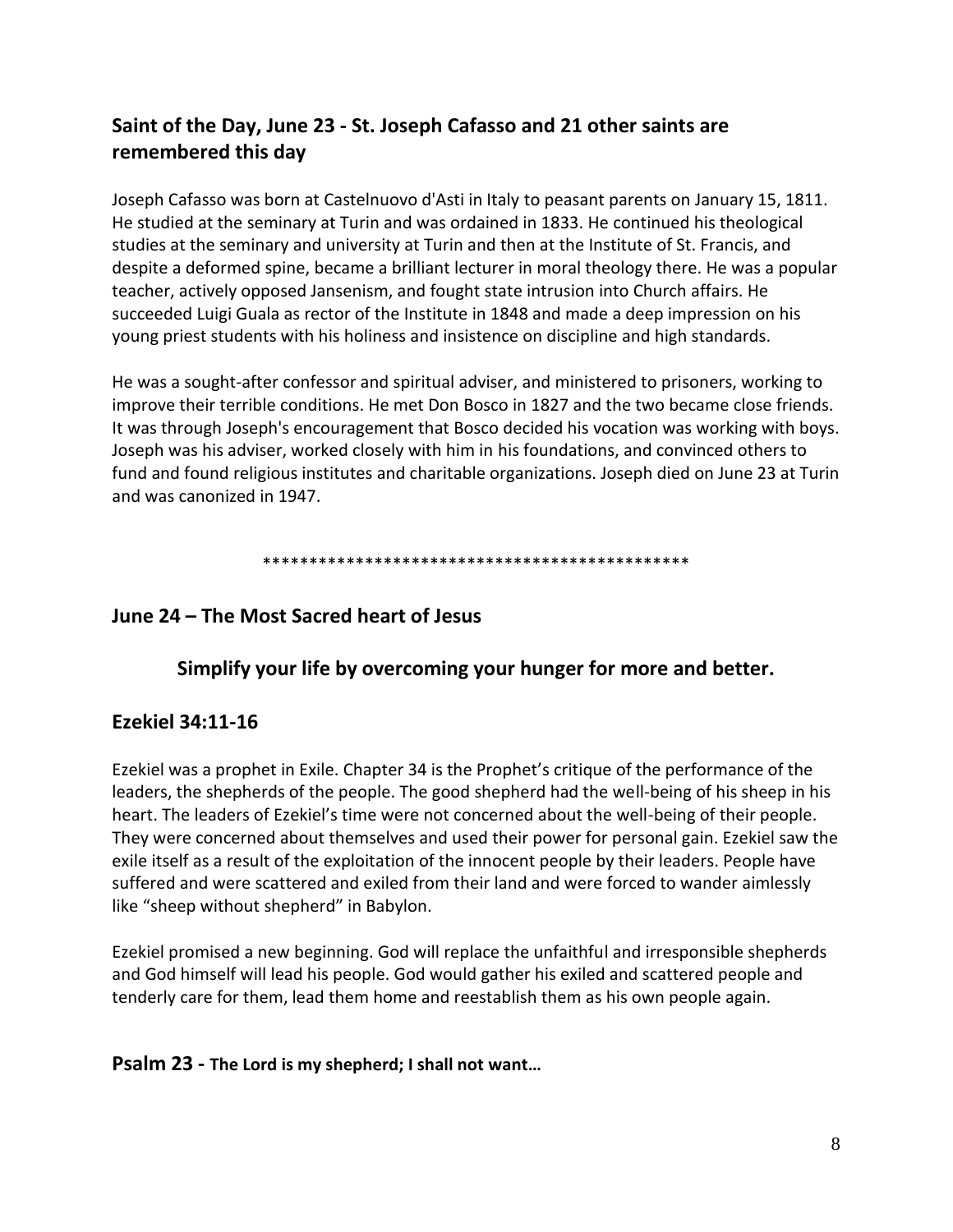#### **omans 5:5-11**

This excerpt may be better understood if we read it from the beginning of the chapter. In Verse 5, Paul says that Christian hope will never be disappointed because "the love of God has been poured into our hearts through the Holy Spirit who has been given to us". This excerpt goes on to say that we have "Peace with God" through this outpouring of the Spirit. We rejoice and we can even boast about it, because "this outpouring of the Spirit" happened even when we were still sinners. Christian hope is founded on this belief and knowledge and experience. This hope will never be disappointed.

#### **Be men and women of hope!**

### **Luke 15:3-7**

Jesus was accused of being in the company of sinners. He told them the parable of the lost sheep. The shepherd goes out in search of one single sheep that is lost, out of a hundred, leaving the ninety nine in the wilderness. Even one single sheep is precious. The loss of that single sheep is great. The joy of discovering the lost is even greater! The shepherd invites his friends to celebrate and share his joy of re-finding his lost sheep. So, will it be with the rediscovery of every person…the heavens rejoice!

**You are not just "another" in tens or hundreds or thousands or millions - you just are! And as you are, you are precious in the eyes of God!** 

**Great is the loss if you are lost because you are not just one in a million! You just are one unique, precious person! Greater is the joy of your re-discovery! Even the angels rejoice!**

# **Saint of the Day, June 24 - The Nativity of St. John the Baptist and other 34 are remembered this day. (2022 – Nativity of John the Baptist was moved to June 24, 2022)**

The sole biblical account of the birth of John the Baptist comes from the Gospel of Luke, chapter 1. Luke tells us that the Angel Gabriel appeared to the priest Zechariah and announced that he and his wife Elizabeth would have a son and they were to name him John. Zachariah doubted the Angel's message because Elizabeth was beyond child-bearing age and was barren. Luke also tells us that Zachariah became mute because of his doubt.

Elizabeth did conceive and deliver a son and the neighbors and relatives "rejoiced" with her. The arrival of John the Baptist was a key moment in God's plan for the salvation of mankind through Jesus Christ. Eight days after the boy's birth, Elizabeth and Zechariah brought him to the temple for his circumcision in accordance with the Mosaic Law.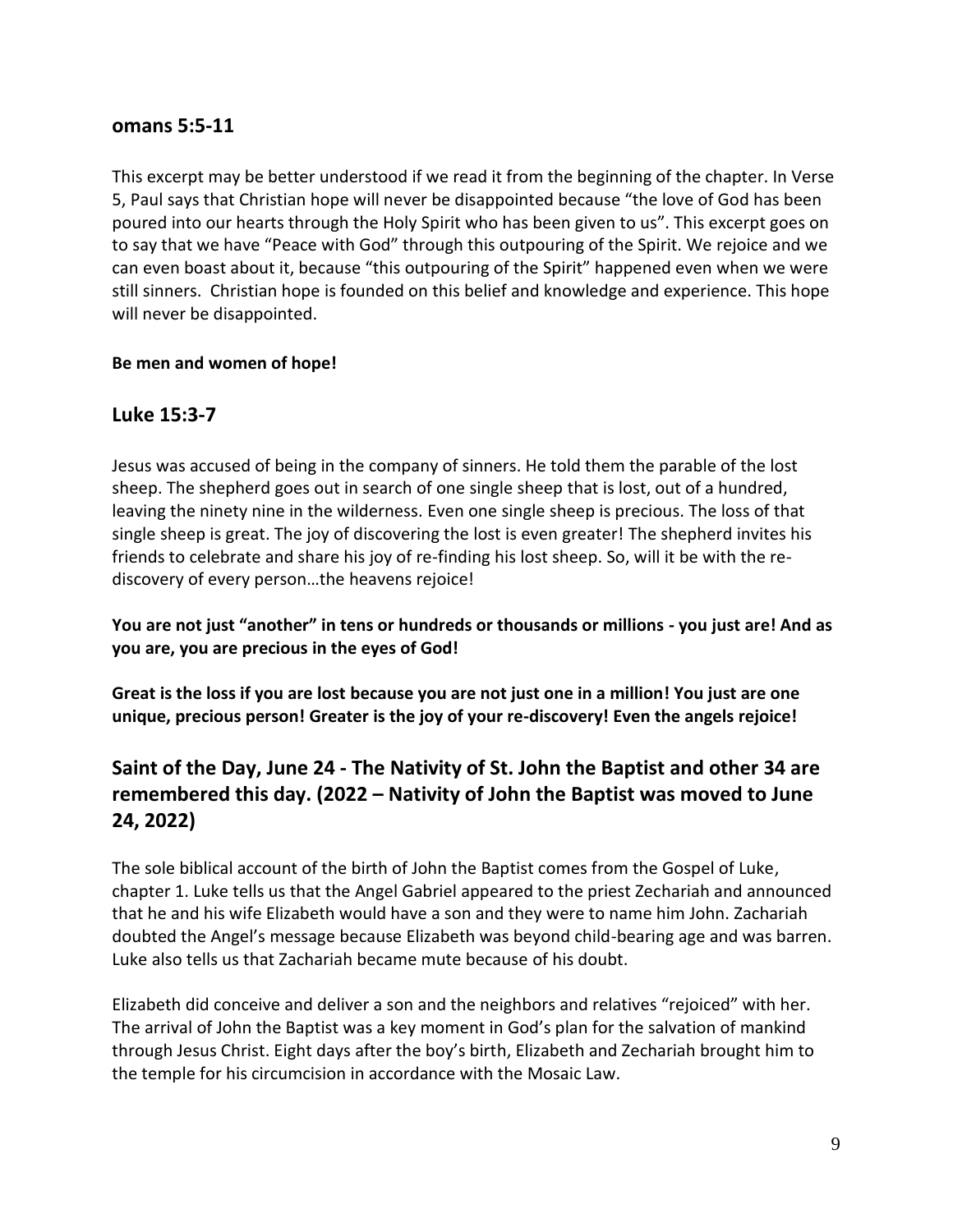During this time, it was customary to name the child after the name of his father, Zacharias. However, Elizabeth wanted him named "John" which surprised the relatives and neighbors because "John" was not a name used within the family line. When Zachariah was asked, he wrote on a writing tablet, "His name is John". At this, his "mouth was opened, and his tongue loosened, and he spoke, praising God." This again surprised the relatives and neighbors and they wondered "What kind of child will this be?"

\*\*\*\*\*\*\*\*\*\*\*\*\*\*\*\*\*\*\*\*\*\*\*\*\*\*\*\*\*\*\*\*\*\*\*\*\*\*

## **June 25 - The Immaculate Heart of the Blessed Virgin Mary**

**Having simple needs and few desires enables you to be free to work with available resources.**

### **Isaiah 61: 9-11**

This is one of the most frequently quoted texts from the post-exilic prophet whom we know as Trito-Isaiah or third Isaiah. The prophet saw his vocation as inspired, moved and driven by the spirit of God to bring the good news of liberation to the brokenhearted and the lowly people who had just returned from exile in Babylon. Our prophet proclaimed "a year of favor", a Jubilee year for a people who had lived in shame and oppression and had not yet been healed from their brokenness after their return home. God had forgiven them and liberated them from captivity. Now they are to offer one another the favor that God had offered them. In the conclusion of this excerpt, our prophet proclaims good news to all nations of the earth.

**Reflect on your own call to proclaim the good news of forgiveness, healing and grace to all people today.**

**Psalm 16 - Keep me, O God, for in you I take refuge…**

#### **Luke 2:41-52**

This excerpt from Luke's Gospel is about the parents of Jesus finding him in the temple after a search for three days. Joseph and Mary anxiously searched for their lost son, found him in the temple, took him to the safety of their home where he grew in wisdom and knowledge and age. It is in the safety of an ordinary home, in a safe and loving environment that children have an opportunity to grow up to be mature, free, joyful, faith-filled, virtuous and wise men and women.